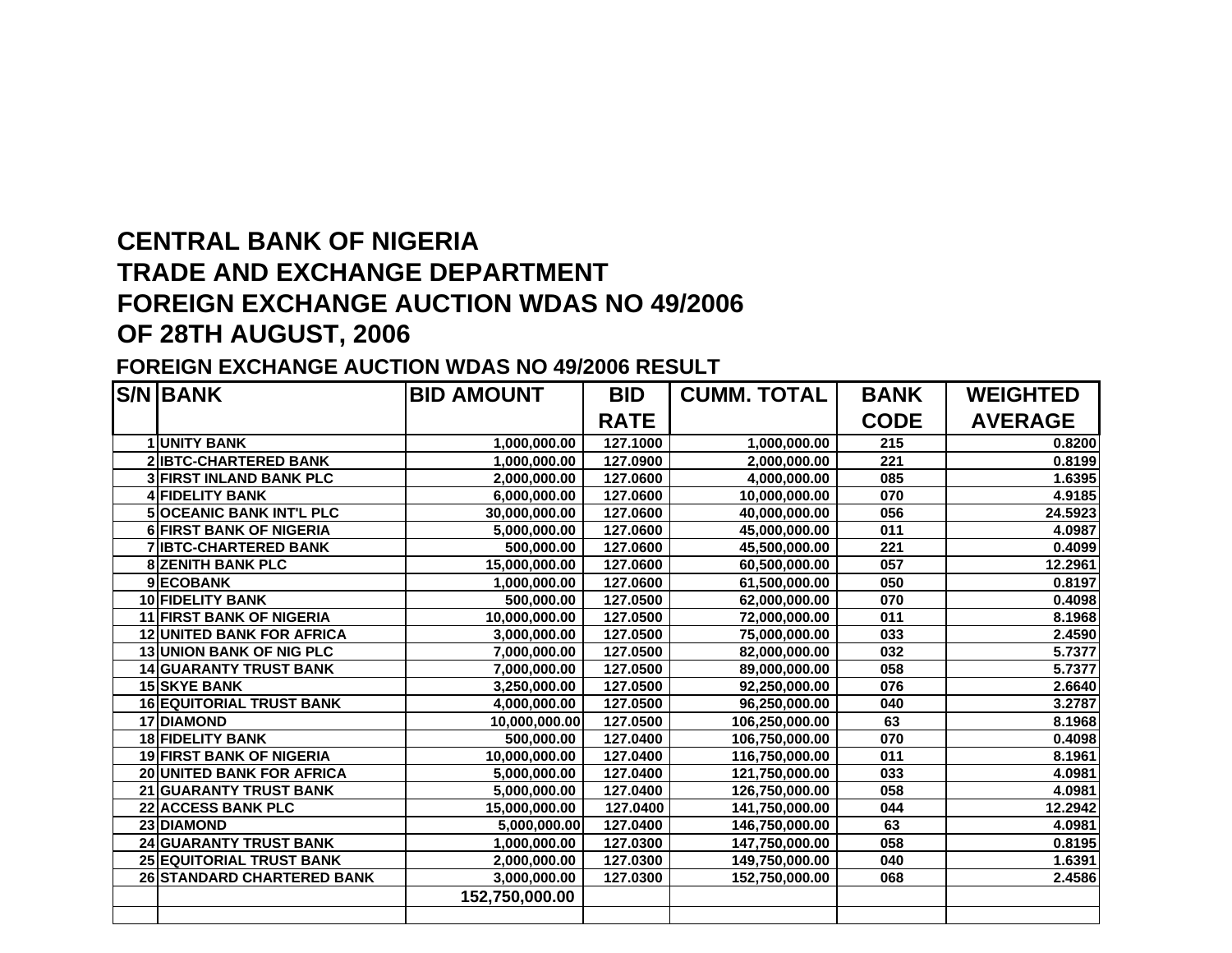| <b>27 STANDARD CHARTERED BANK</b> | 2.000.000.00   | 127.0200 | 154.750.000.00 | 068 | .6390    |
|-----------------------------------|----------------|----------|----------------|-----|----------|
| <b>28 SKYE BANK</b>               | 250.000.00     | 127.0000 | 155.000.000.00 | 076 | 0.2048   |
|                                   | 2,250,000.00   |          |                |     |          |
| TOTAL ( A + B )                   | 155,000,000.00 |          |                |     | 127.0506 |

## **BANKS' BDC CASH REQUEST**

| <b>S/N BANK</b>                 | <b>BID AMOUNT</b> | <b>BID</b>  | <b>CUMM. TOTAL</b> | <b>BANK</b> |
|---------------------------------|-------------------|-------------|--------------------|-------------|
|                                 |                   | <b>RATE</b> |                    | <b>CODE</b> |
| 1 WEMA- BDC                     | 2,000,000.00      | 127.0700    | 2,000,000.00       | 35          |
| <b>2 SKYE BANK</b>              | 500,000.00        | 127.0700    | 2,500,000.00       | 076         |
| <b>3 FIRST BANK OF NIGERIA</b>  | 1,500,000.00      | 127.0600    | 4,000,000.00       | 011         |
| <b>4 UNITED BANK FOR AFRICA</b> | 2,000,000.00      | 127.0500    | 6,000,000.00       | 033         |
| <b>5 GUARANTY TRUST BANK</b>    | 1,700,000.00      | 127.0500    | 7,700,000.00       | 058         |
| <b>6 SKYE BANK</b>              | 200,000.00        | 127.0500    | 7,900,000.00       | 076         |
| <b>7 ACCESS BANK PLC</b>        | 2,000,000.00      | 127.0400    | 9,900,000.00       | 044         |
| <b>8 INTERCONTINENTAL BANK</b>  | 2,000,000.00      | 127.0400    | 11,900,000.00      | 069         |
|                                 | 11,900,000.00     |             |                    |             |

## **SUMMARY FOR WHOSALE DAS NO.49 OF 28-08-2006**

 **AMOUNT OFFERED FOR SALE US\$80,000,000.00 AMOUNT SOLD AT WDAS US\$152,750,000.00 AMOUNT SOLD AT BANKS' BDC US\$11,900,000.00**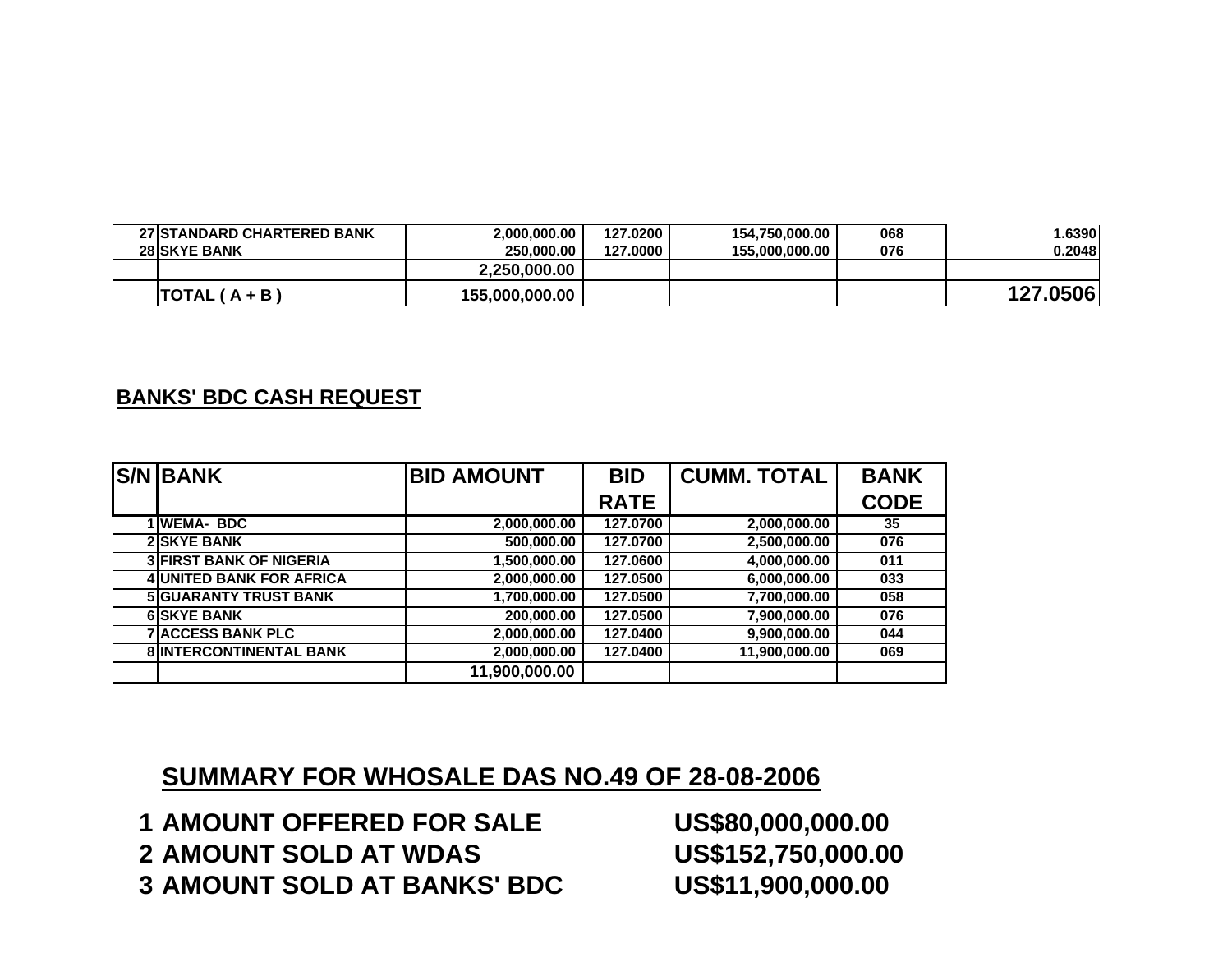**TOTAL AMOUNT SOLD US\$164,650,000.00 NO. OF BANKS 17**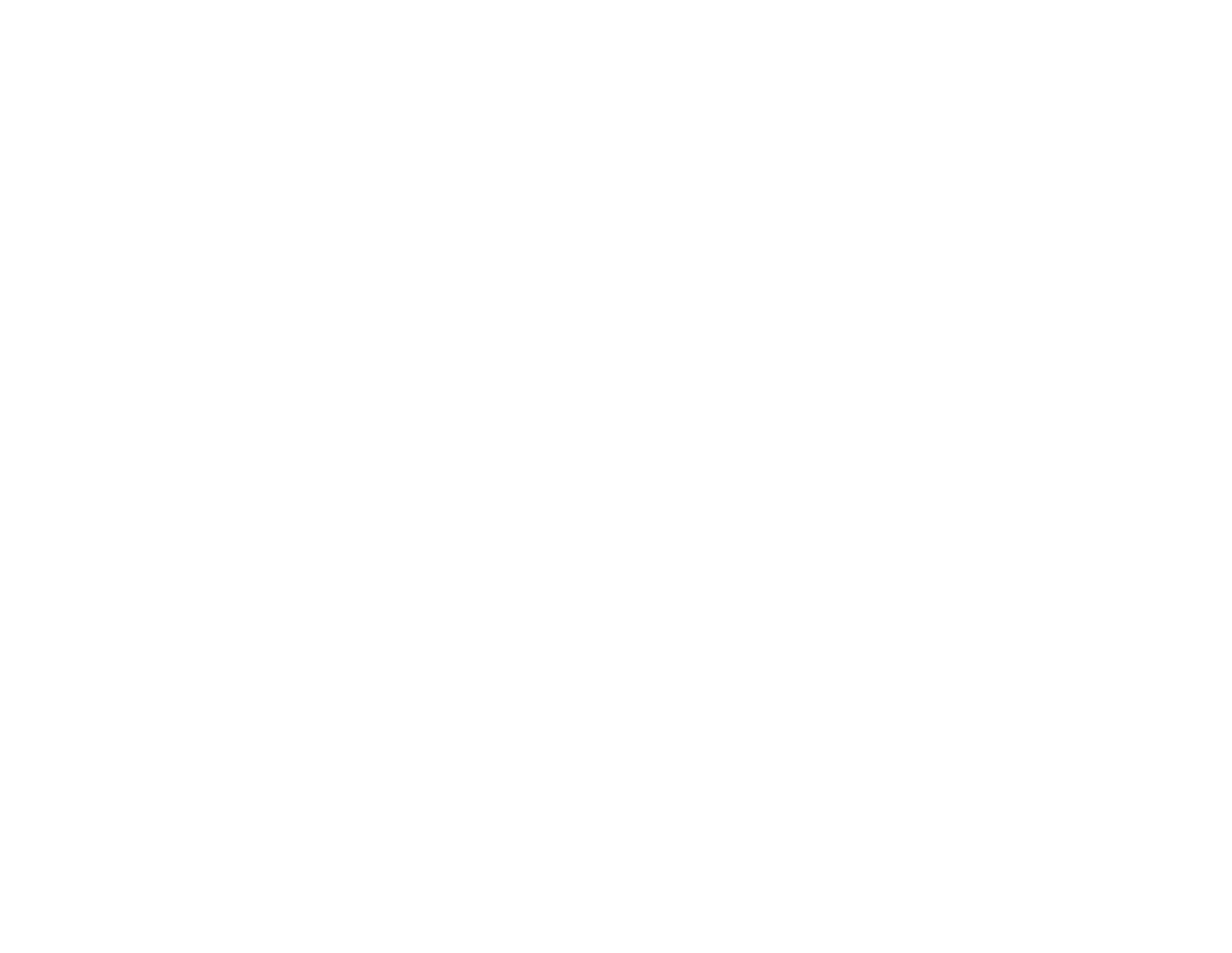## **SUMMARY FOR WHOLESALE DAS 17 OF 03-05-2006**

 **AMOUNT OFFERED FOR SALE US\$100,000,000.00 TOTAL AMOUNT SOLD US\$ NO. OF BANKS 17 BANKS**